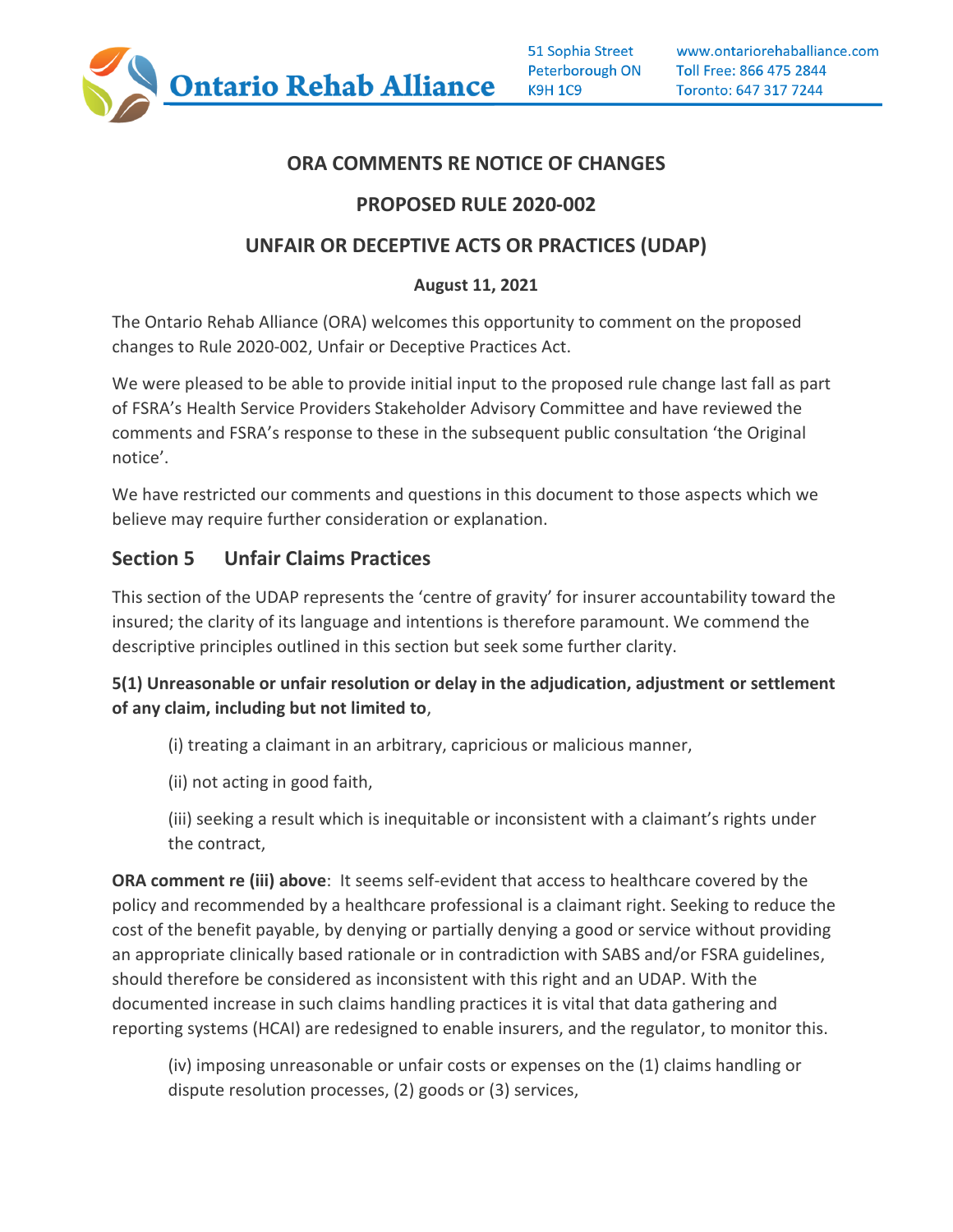(v) communicating in an untimely manner or misrepresenting the rights of a claimant or obligations of an insurer under the contract, or

(vi) any adjuster or insurer not following fair, simple and accessible claims handling procedures or not providing a claimant timely, clear, comprehensive and accurate information about the status of its claim, the process for settling its claim or reasons for a decision made respecting its claim.

**ORA comment re (vi) above**: Consumer advocates, the ORA and other stakeholders have long asked for plain language requirements for insurance policies, including the explanation of benefits and, additionally, in the accidents benefits packages and claims updates sent to claimants. Does this section then reflect intended amendments to the *Insurance Act* requiring plain language when it come into force alongside this proposed rule? If not, we suggest that the words 'clear, comprehensive and accurate' should be more fully articulated and described in this rule.

Further, we suggest amending this subsection to include "reasonable", with 'reasonable' meaning consistent or aligned with guidance, eg. …*following fair, simple, accessible and reasonable claims handling practices* OR …*providing a claimant timely, clear, reasonable, comprehensive and accurate information..* 

#### **5(2) With respect to automobile insurance:,**

(i) non-compliance with the Schedule, including but not limited to:,

(a) payment for goods or services not being made, or

(b) the cost of an assessment not being paid,

without reasonable cause, within the time period prescribed in the Schedule.,

**ORA comment re (i) b above:** Timeliness of payment and protracted insurer payment tardiness has long been a concern to health service providers. We commend the inclusion of this aspect and strongly ask that it be revised to reference 'all approved goods and services' (including not only assessment, but just as importantly, the resulting treatment). Clarification of what 'reasonable' means in this context is required; it should dovetail with the requirement in the SABS for "medical reason".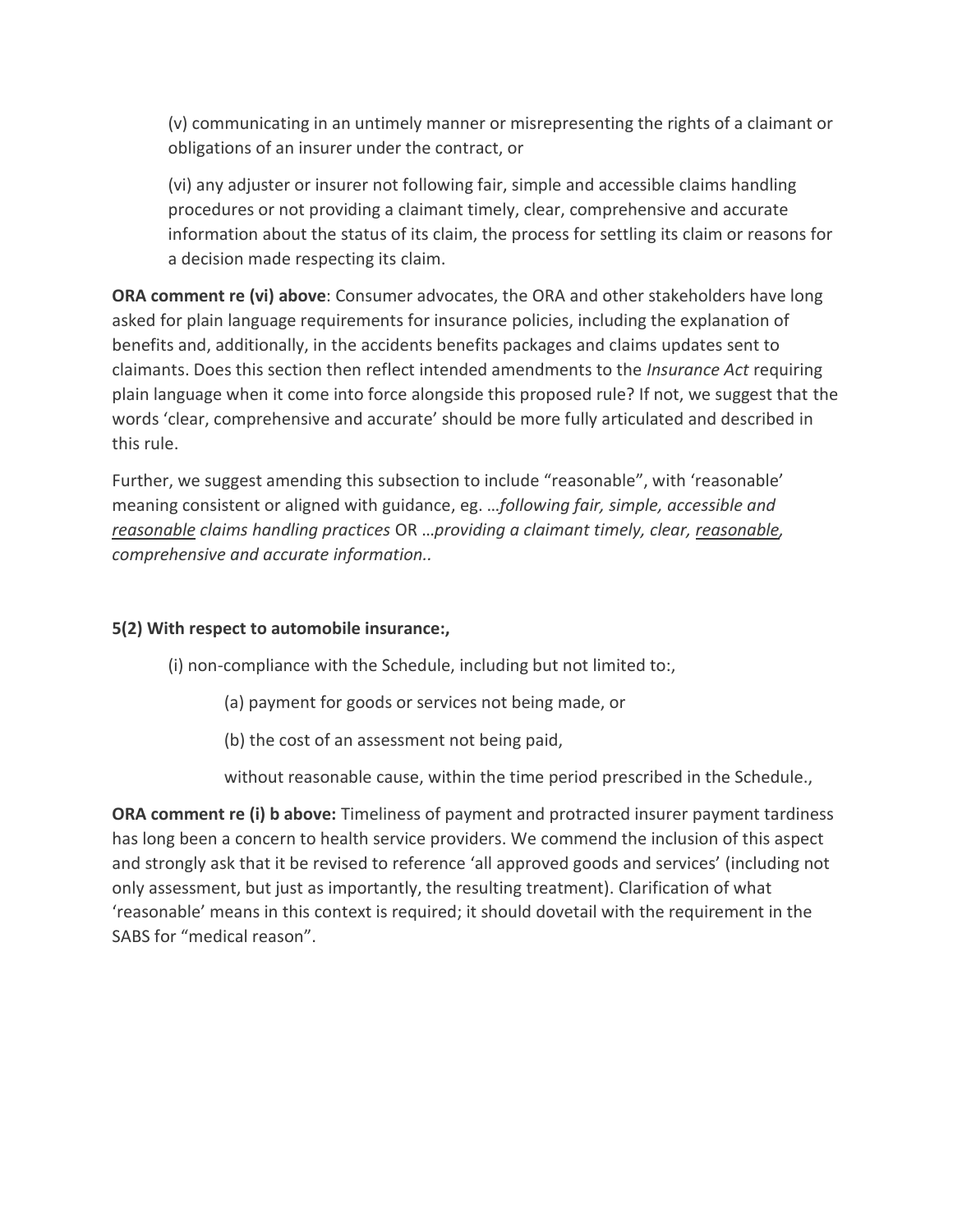# **Section 6 Fraudulent or Abusive Conduct Related to Goods and Services Provided to a Claimant**

**6(3) Unreasonable consideration being paid or sought for goods or services provided to a claimant.**

**ORA comment re 6(3) above:** This seems unclear. For example, if a provider has sought 12 sessions and the insurer/IE has determined that 10 sessions are reasonable, then as written and interpreted literally, the two additional sessions would be considered unreasonable consideration being sought for a service and could be subject to UDAP.

Clarification is needed in the wording to reflect that it is the unreasonable cost of the proposed goods or services that is sought or paid that is subject to UDAP. Examples of the intention of 6(3) would be helpful. In a dramatic example, it would be unreasonable to add a \$20,000 procurement fee for a provider to obtain a \$2500 wheelchair. Clarification in the wording and examples of the intention will help prevent misunderstandings which we would expect would be an unintended consequence of this clause.

### **6(4) With respect to automobile insurance,**

(i) a claimant signing or being asked to sign any form or any other document,

(a) in a form approved by the Chief Executive Officer, or

(b) that is specified in a guideline applicable for the purposes of the Schedule,

before the goods or services related to such a form or document have been provided and which provides verification that a good or service was provided to such claimant, or

**ORA comment re 6(4)(i) b above:** This makes an UDAP of the standard legislated practice – and SABS requirement - of requiring claimants to sign OCF-18s, which are the approved forms for proposing goods and services and that must be completed and signed *before* the goods and services are provided.

## **Public/Consumer Education**

As stated in the original Notice of Change (highlights ours):

*FSRA rulemaking on UDAP aims to advance the following Objects, as stated in the FSRA Act:* 

- *Regulate and generally supervise the regulated sectors;*
- *Contribute to public confidence in the regulated sectors;*
- *Deter deceptive or abusive conduct, practices and activities by the regulated sectors;*
- *Promote high standards of business conduct;*
- *Promote transparency and disclosure of information by the regulated sectors;*
- *Protect the rights and interests of consumers; and*
- *Foster strong, sustainable, competitive and innovative financial services sectors.*